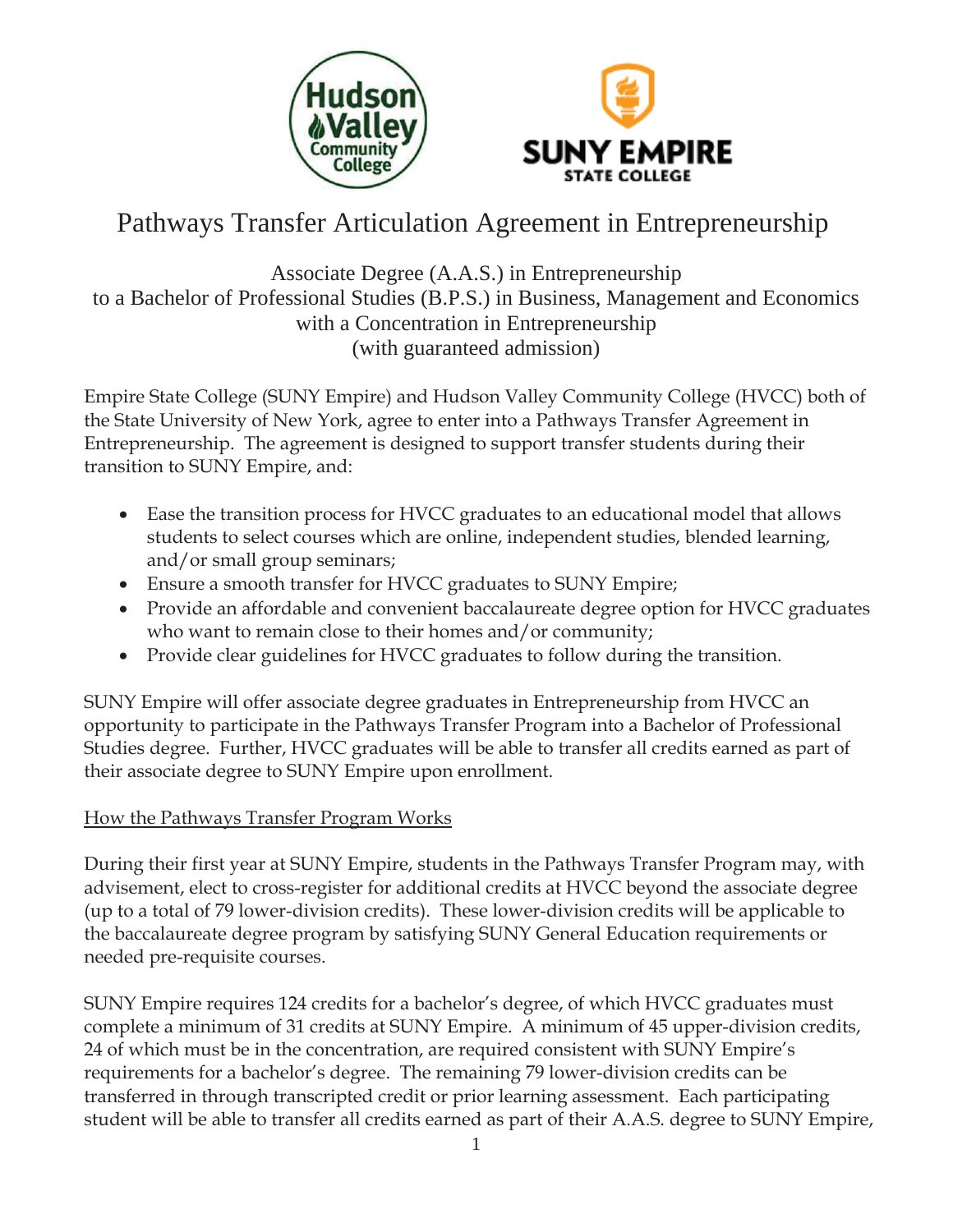as long as they fit into the student's designed bachelor's degree program (see Appendix B for additional details). Additional sources of advanced standing credits may include:

- Individualized Prior Learning Assessment (iPLA)  $\bullet$
- Transcript credit from a regionally accredited college or university  $\bullet$
- Standardized exams, such as CLEP or other exams  $\bullet$
- Military credit evaluated by the American Council on Education (ACE)
- Licenses or training evaluated by SUNY Empire

# Benefits for Hudson Valley Community College Transfer Students

SUNY Empire will provide the following benefits for participating HVCC students:

- Guaranteed admission to the B.P.S. degree program for A.A.S. degree graduates in  $\bullet$ Entrepreneurship
- Provision of a one-time \$100 Better Together transfer scholarship
- Waiver of the \$50 orientation fee  $\bullet$
- Waiver of the admissions application essay

To be eligible, HVCC transfer students must have completed an associate degree within the last 3 years, or be entering their final year of an associate degree program.<sup>1</sup> Once SUNY Empire receives the student's official transcript that indicates an earned associate degree, the transfer scholarship will be awarded.

A unique application code for interested students to use during the admissions application process will be created by SUNY Empire and provided to appropriate staff members in the transfer advisement office and the academic department at HVCC for distribution.

# Benefits for Active Military, Veterans, and Spouses

SUNY Empire has a long-standing commitment of supporting active military, veterans and family members, and enthusiastically pledges to maintain its commitment to provide the following benefits and services to military-aligned students, and as they may be amended from time to time by SUNY Empire:

- Pre-enrollment advising and an Evaluated Education Plan (EEP) with a review of  $\bullet$ anticipated transfer credits prior to enrollment
- Waive all mandatory fees for military members (active-duty, guard, reserve and veterans) along with their spouses. Waived fees include: orientation fee, college fee, student activity fee, technology fee, health and wellness fee, portfolio (assessment) fee, and program amendment fee.
- Individualized Prior Learning Assessment (iPLA) fees are waived for military members
- Support military-aligned students through Veterans Affairs (VA) and Tuition Assistance

<sup>&</sup>lt;sup>1</sup> Note that this applies only to the completion date of the associate degree, and not when all of the courses within the degree were completed. Please refer to "Appendix C", item #4.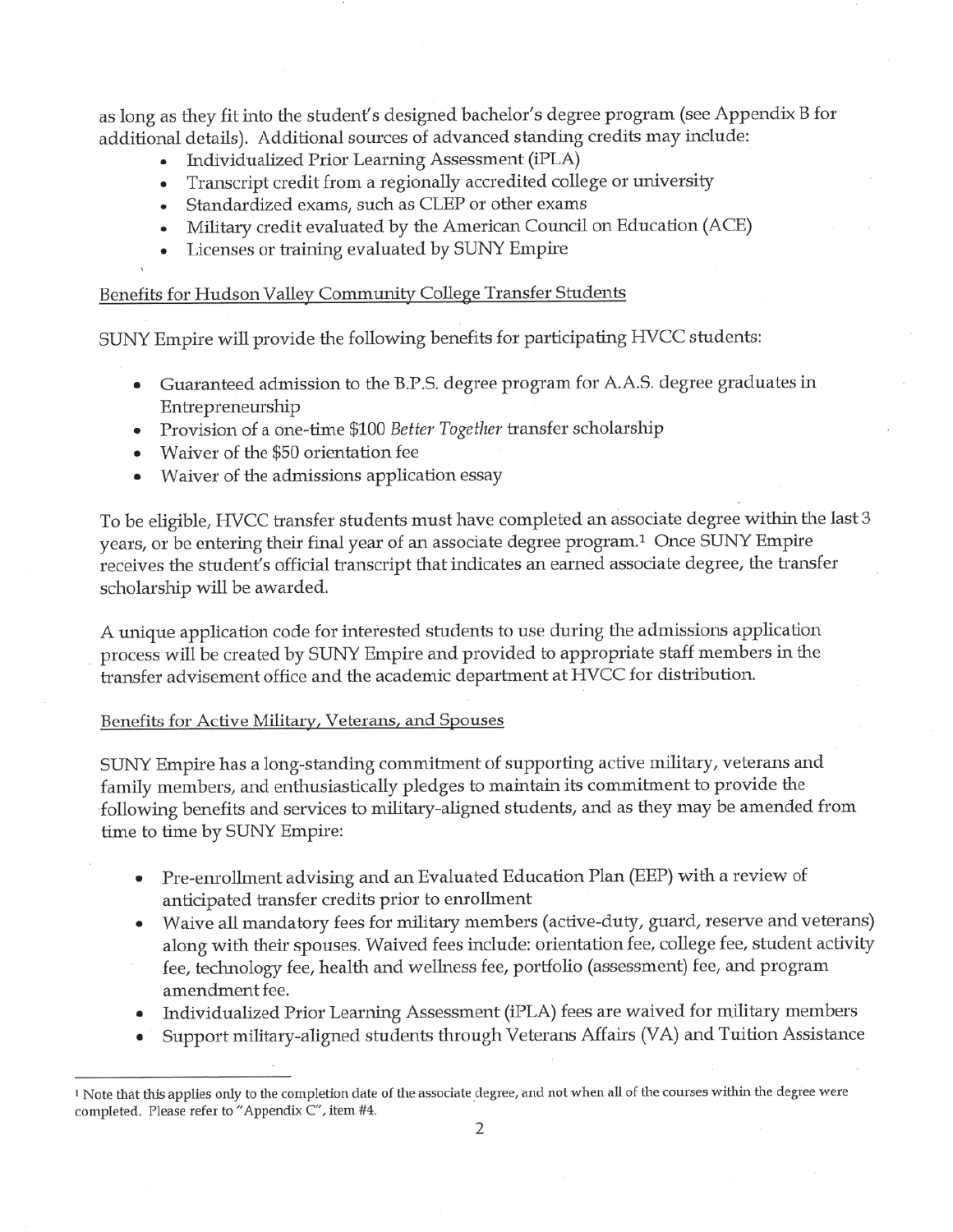(TA) funding processes

Access to the Office of Veteran and Military Education (OVME) and its dedicated resources to support student success all the way through to degree completion.

# Guidelines of the Agreement

As part of the agreement, SUNY Empire will provide the following: (1) individual educational planning and mentoring for all transferring Entrepreneurship students, (2) outreach to faculty and the Career & Transfer Center staff at HVCC to provide program information, and (3) offer information sessions for students at HVCC, at SUNY Empire locations, and online.

HVCC agrees to provide: (1) access for cross-registered Pathways transfer students to campus facilities and resources (i.e. library, academic support, computer labs), (2) promotion of the program to current students, faculty advisors, and alumni, and (3) to include this transfer agreement in any college publications where such agreements are listed (i.e. college catalog, website, transfer office brochures).

Entrepreneurship A.A.S. to B.P.S. students may enroll at SUNY Empire on a full or part-time basis. With advisement from their faculty mentor at SUNY Empire, students may elect to design a degree program similar to the one provided in Appendix A.

This agreement becomes effective when all signatures are affixed, as of the date of the last signature, and remains in effect for 5 years or until one or both institutions deem it necessary to terminate the agreement. The agreement may be amended by mutual agreement and will be formalized via revision of this agreement.

## For Further Information

## **Empire State College**

Kelly Mollica Channel Recruiter Capital District Region CapitalEnroll@esc.edu (800) 847-3000 ext. 3043

# **Hudson Valley Community College**

Ricky Thibodeau Department Chair Business, Computer Science & Criminal Justice R.Thibodeau@hvcc.edu  $(518)$  629-7225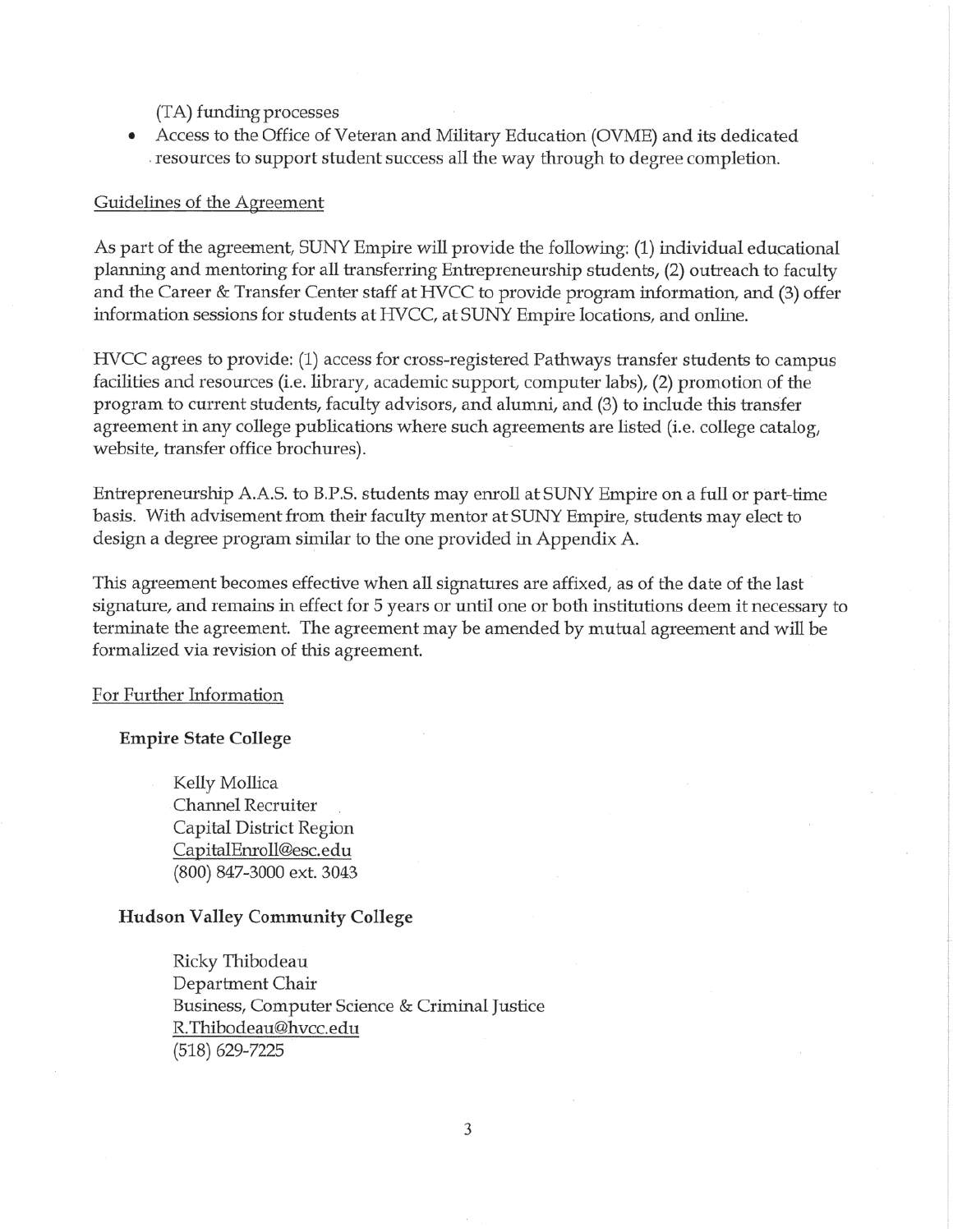Signatures to the Agreement

**EMPIRE STATE COLLEGE** 

<u>*- 100*</u><br>Dr. Nathan Gonyea  $\frac{1}{\sqrt{2}}$ 

Officer in Charge

Nea, Benke

 $Dr\mathcal{M}$ eg Benke Provost and Executive Vice President for Academic Affairs

Dr. Julie' Gedro Dean, School of Business

Department

# **HUDSON VALLEY COMMUNITY COLLEGE**

Date

5/18/2021 Date

05/18/2021 Date

Dr. Roger A. Ramsammy President Judith DiLorenzo Vice President of Academic Affairs Ronalyn Wilson Assistant Vice President of Academic Affairs Interim Dean, School of Business and Liberal Arts Date Date · Date ?????????????????????????????????????A AAAAAAAAAAAAAAAAAAAAAAAAAAAAA?????????????????????????????????????Ricky P. Thibodeau, Department Chair<br>Date Business, Computer Science & Criminal Justice 5/21/21 5.24.21 5.24.21 5.24.21 Roger A. Ramsammy, Ph.D. A. Ramsammy, Ph.D. Date: 2021.05.24 16:37:16 -04'00' Digitally signed by Roger Judith E. DiLorenzo, E. DiLorenzo, RDH, M.A. RDH, M.A. Digitally signed by Judith Date: 2021.05.24 09:23:11 -04'00' Ronalyn Wilson Digitally signed by Ronalyn Wilson Date: 2021.05.24 09:22:51 -04'00'

 $\overline{4}$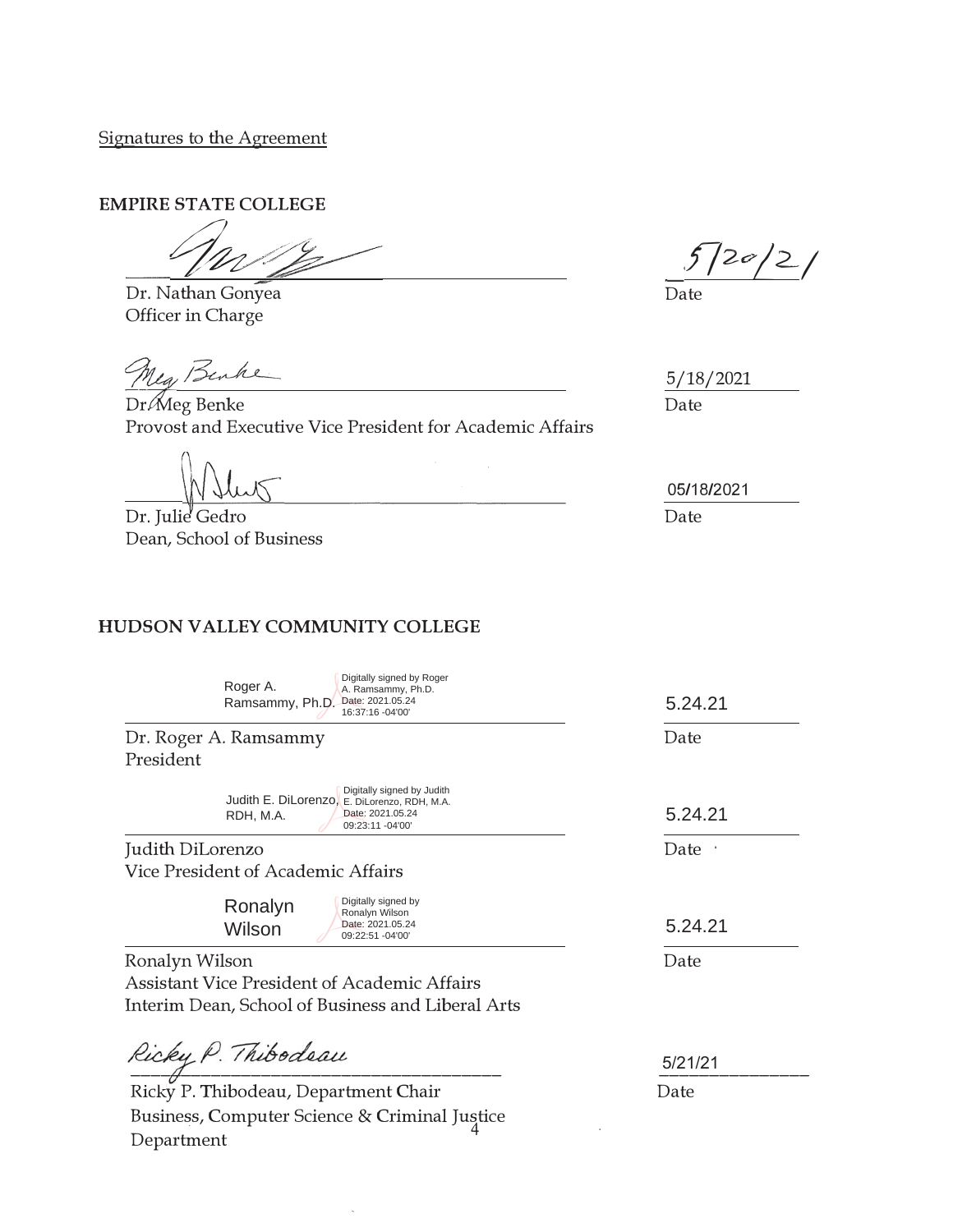# Appendix A Sample Degree Plan Entrepreneurship (A.A.S.) to Business, Management & Economics: Entrepreneurship (B.P.S.)

| Degree:        | Bachelor of Professional Studies |
|----------------|----------------------------------|
| Program:       | Business, Management & Economics |
| Concentration: | Entrepreneurship                 |

#### Hudson Valley Community College - Entrepreneurship (A.A.S.)

| ACTG 120 Personal Finance                 | 3 |
|-------------------------------------------|---|
| <b>BADM 200 Business Communications</b>   | 3 |
| BADM 207 Organization and Management      | 3 |
| <b>BADM 220 Statistics</b>                | 4 |
| ENTR 110 Introduction to Entrepreneurship | 3 |
| ENTR 120 Entrepreneurial Process          | 3 |
| ENTR 150 Legal Issues in Entrepreneurship | 3 |
| ENTR 210 Entrepreneurial Finance          | 4 |
| <b>ENTR 290 Entrepreneurial Strategy</b>  | 4 |
| ENTR 295 Entrepreneurial Internship       | 3 |
| MKTG 120 Principles of Marketing          | 3 |
| MKTG 214 Selling and Sales Management     | 3 |
| Restricted Marketing elective             | 3 |

| FORM 104 College Forum                    |               |
|-------------------------------------------|---------------|
| ECON 101 Principles of Microeconomics     |               |
| ENGL 101 English Composition I            | 3             |
| PSYC 100 General Psychology               | 3             |
| MATH 110 Intermediate Algebra (or higher) | 3             |
| Computer elective                         | $\mathcal{F}$ |
| Liberal Arts and Sciences elective        | $\mathcal{F}$ |
| Free elective                             | $\mathbf{z}$  |

#### **Total HVCC Credit** 64

### Potential additional lower-division credits at HVCC<sup>2</sup>

| General Education electives        |  |
|------------------------------------|--|
| Liberal Arts and Sciences elective |  |
| Electives                          |  |

# Empire State College – Business, Management & Economics (B.P.S.): Entrepreneurship concentration

(Sample only, upper-division)

| MGMT 3022 New Venture Planning           |  |
|------------------------------------------|--|
| MGMT 4035 Strategic Management           |  |
| <b>BUSN 3010 Business Ethics</b>         |  |
| BUSN 3122 Management Information Systems |  |
| <b>BUSN 4030 International Business</b>  |  |
| FSMA 3010 Corporate Finance              |  |
| Program elective (upper-division)        |  |

| Educational Planning       |  |
|----------------------------|--|
| Electives (upper-division) |  |

#### **Total Empire State College Credit** 45 Degree Program Total 124

<sup>&</sup>lt;sup>2</sup> Any of these 15 credits not completed at Hudson Valley Community College will be completed at Empire State College. Students should seek advisement from a SUNY Empire advisor in advance of selecting which courses to take to ensure they will fit into their baccalaureate degree plan.